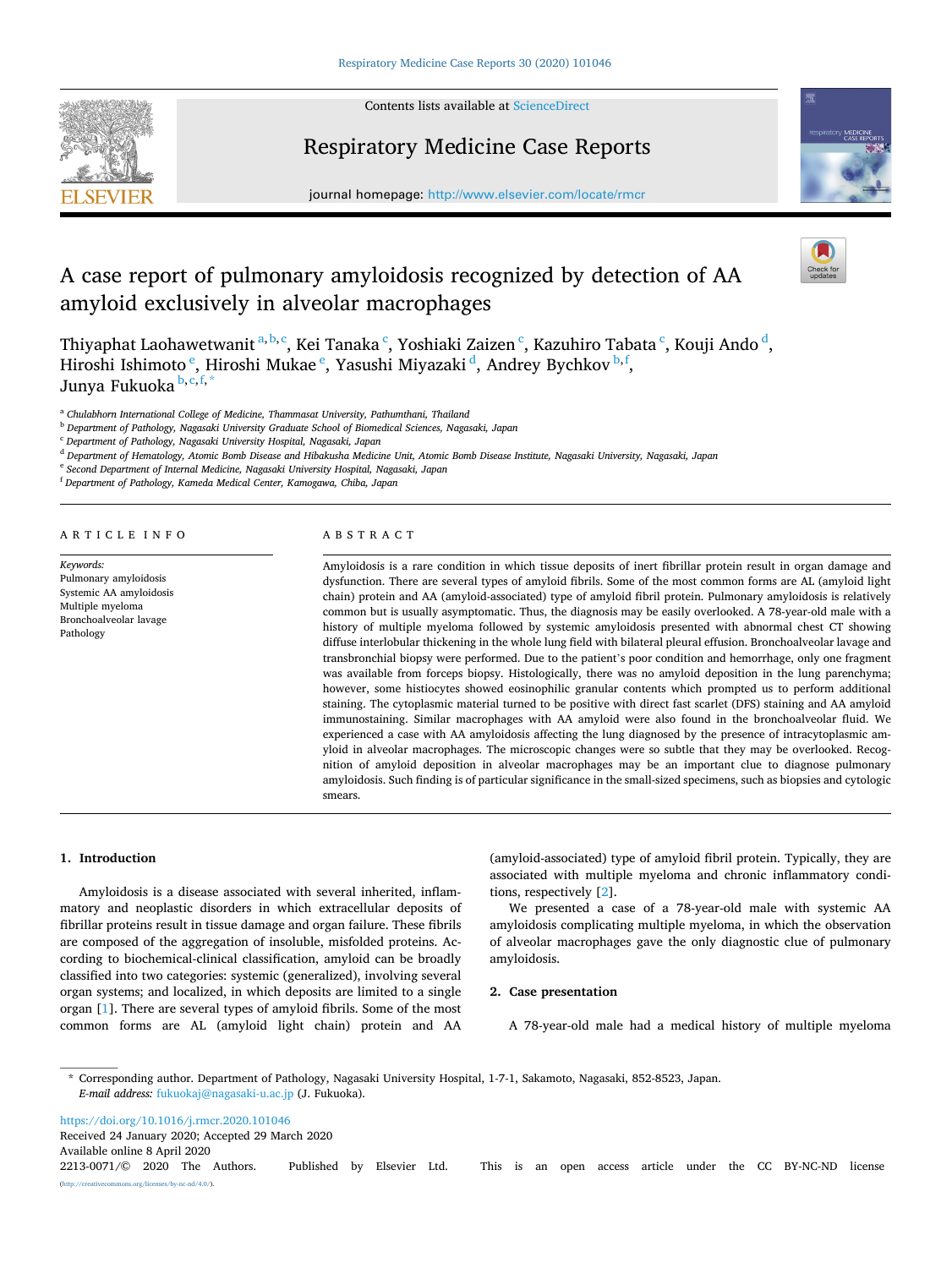diagnosed by bone marrow biopsy. A few months later, upper gastrointestinal endoscopy was performed with a concern of systemic amyloidosis, in which duodenal biopsy revealed patchy aggregation of amorphous eosinophilic material highlighted by direct fast scarlet (DFS) stain; and apple-green birefringence was also noted when observing under polarized light. The positive staining was not observed on potassium permanganate (KMnO4)-DFS stain, which was consistent with the diagnosis of systemic AA amyloidosis.

Two months later, the patient developed left lower lung accentuated consolidation with a widening of interlobular septa and pleural effusion. The imaging suggested interstitial edema (Fig. 1).

Owing to clinical suspicion of systemic amyloidosis with pulmonary involvement, bronchoalveolar lavage, and transbronchial lung biopsy were performed. Due to hemorrhagic complications of the biopsy, only one tissue fragment was sampled and submitted to histopathological examination. Although no obvious findings of amyloid deposition found in the lung parenchyma, alveolar macrophages showed enlarged cytoplasm containing granular intracytoplasmic material [\(Fig. 2](#page-2-0)A). This finding prompted us to perform additional staining. The material was positive with DFS stain [\(Fig. 2B](#page-2-0)) and anti-amyloid A immunostaining ([Fig. 2](#page-2-0)D), but negative with KMnO4-DFS stain ([Fig. 2](#page-2-0)C). Similar macrophages were also found in the bronchoalveolar lavage fluid ([Fig. 3A](#page-2-0)–C). A diagnosis of pulmonary amyloidosis has been rendered.

#### **3. Discussion**

Systemic amyloidosis is a group of rare diseases caused by tissue deposition of abnormal protein fibrils. Among these diseases, systemic light chain (AL) amyloidosis is the most common. It can involve several organs, including heart, kidneys, liver, peripheral and autonomic nervous system, and gastrointestinal tract [[3](#page-3-0)]. The symptoms are variable and non-specific, depending on the organs affected.

Amyloidosis with the involvement of the lungs is relatively common but rarely symptomatic [[4](#page-3-0),[5](#page-3-0)]. According to the etiology and distribution, there are three subtypes of pulmonary amyloidosis: diffuse alveolar-septal amyloidosis, nodular pulmonary amyloidosis, and tracheobronchial amyloidosis, in which typical scenarios are systemic AL, localized AL or AL/AH and localized AL, respectively [[4](#page-3-0)].

In a single large series of pulmonary amyloidosis, 181 out of 205 cases (88.3%) were that of AL amyloid. AA amyloid was present in 3 patients (1.5%). The clinical information regarding the clinical form of amyloidosis (local or systemic) was available from 118 patients. Among patients with AL amyloid, 100 patients (90.1%) had a localized and 11 (9.9%) a systemic form [\[6\]](#page-3-0). Isobe et al. described systemic amyloidosis in Japanese patients with underlying plasma cell dyscrasias [\[7\]](#page-3-0). Among 105 cases, the majority developed systemic AA amyloidosis (43%) and the other subtypes were systemic AL amyloidosis and familial amyloid



**Fig. 1.** Chest CT showed left lower lung accentuated consolidation with a widening of interlobular septa and pleural effusion.

polyneuropathy [[7](#page-3-0)]. The case presented herein is also an example of AA amyloidosis affecting the lung in a patient with underlying multiple myeloma. Of note, pulmonary amyloidosis could be an incidental finding in lung resection for mass lesions. In a series of 115 cases with incidental, nonneoplastic lung parenchymal findings in resection specimens, 2 patients (0.5%) had amyloidosis [[8](#page-3-0)].

Congo red and DFS stains are useful to confirm amyloidosis, in which apple-green birefringence is highly specific for amyloid fibril. Unfortunately, some factors such as inadequate tissue quantity, small amounts of amyloid and the staining technique can result in false-negative result. Noteworthy, lack of apple-green birefringence on these stains does not exclude the presence of amyloid fibrils. Reactivity with Congo red and/ or DFS stains, in combination with immunostaining for subtyping amyloid fibril, is warranted for diagnosis of amyloidosis in spite of lack of apple-green birefringence on these stains [\[9\]](#page-3-0). Typing of amyloid fibrils is essential for appropriate treatment. The potassium permanganate method is one of the reliable techniques for differentiating amyloid AA from other forms of amyloid in routine laboratory practice [\[10](#page-3-0)]. At present, the most commonly used approach for the fibril typing is immunohistochemistry. Other techniques, including microdissection and mass spectrometry from fixed histological tissue sections, may also be performed; however high costs preclude their introduction in the routine laboratory practice [[2](#page-3-0)].

Typically, amyloidosis is characterized by the deposition of amorphous eosinophilic material in the perivascular stroma. However, this abnormal fibrillary protein can be present within the cytoplasm of macrophages, which are known players in amyloid metabolism. Due to coexisting and predominant extracellular deposition, such cases (especially those of diagnostic significance) have been rarely reported  $[11–13]$  $[11–13]$ . In our case, transbronchial biopsy showed the uncommon diagnostic feature of AA amyloid deposition, i.e. abnormal fibrils were identified only in alveolar macrophages. They were highlighted by DFS and AA amyloid immunostain. However, no apple-green birefringence was detected under polarized light. This change in alveolar macrophages was so subtle that it could be easily overlooked. In the case of the appropriate clinical context, care should be taken to seek amyloid deposits in alveolar macrophages.

The bronchoalveolar lavage fluid also displayed similar macrophages, in which there was granular cytoplasmic material in macrophages. No extracellular material was observed. Cytologically, it is rather difficult to diagnose amyloidosis based on this feature alone. According to the previously reported cases, a large amount of extracellular amorphous, irregularly shaped material is needed for the diagnosis of amyloidosis [\[11](#page-3-0),[12\]](#page-3-0).

One of the most important differential diagnoses in terms of morphological appearance is pulmonary crystal storing histiocytosis. Our patient had a pulmonary histiocytic infiltrate along with a clinical history of multiple myeloma and histologically-proven duodenal amyloidosis. However, DFS staining highlighted abnormal deposits within the cytoplasm of these histiocytes. The chest CT also showed diffuse interlobular thickening in the whole lung field with bilateral pleural effusion. The latter finding was against the possibility of crystal storing histiocytosis, which typically appears as a mass or nodule on chest CT. We performed an extensive literature review on pleuropulmonary histiocytosis. To the best of our knowledge, only 18 cases of pleuropulmonary CSH have been described to date [\[14](#page-3-0)–18]. All patients had single or multiple lung masses detected by imaging. Most of the 14 cases (78%) had associated plasma cell dyscrasias and non-Hodgkin lymphomas.

Other differential diagnoses include several diagnostic entities containing a large number of macrophage-rich pulmonary infiltrates; for example, inhaled crystalline materials, infections, storage diseases and other histiocytic disorders, e. g. Erdheim-Chester disease and Rosai-Dorfman disease. According to our presented case, no crystalline material, intracellular organism, granuloma or emperipolesis were found. Therefore, these diagnostic entities were ruled out. Clinical correlation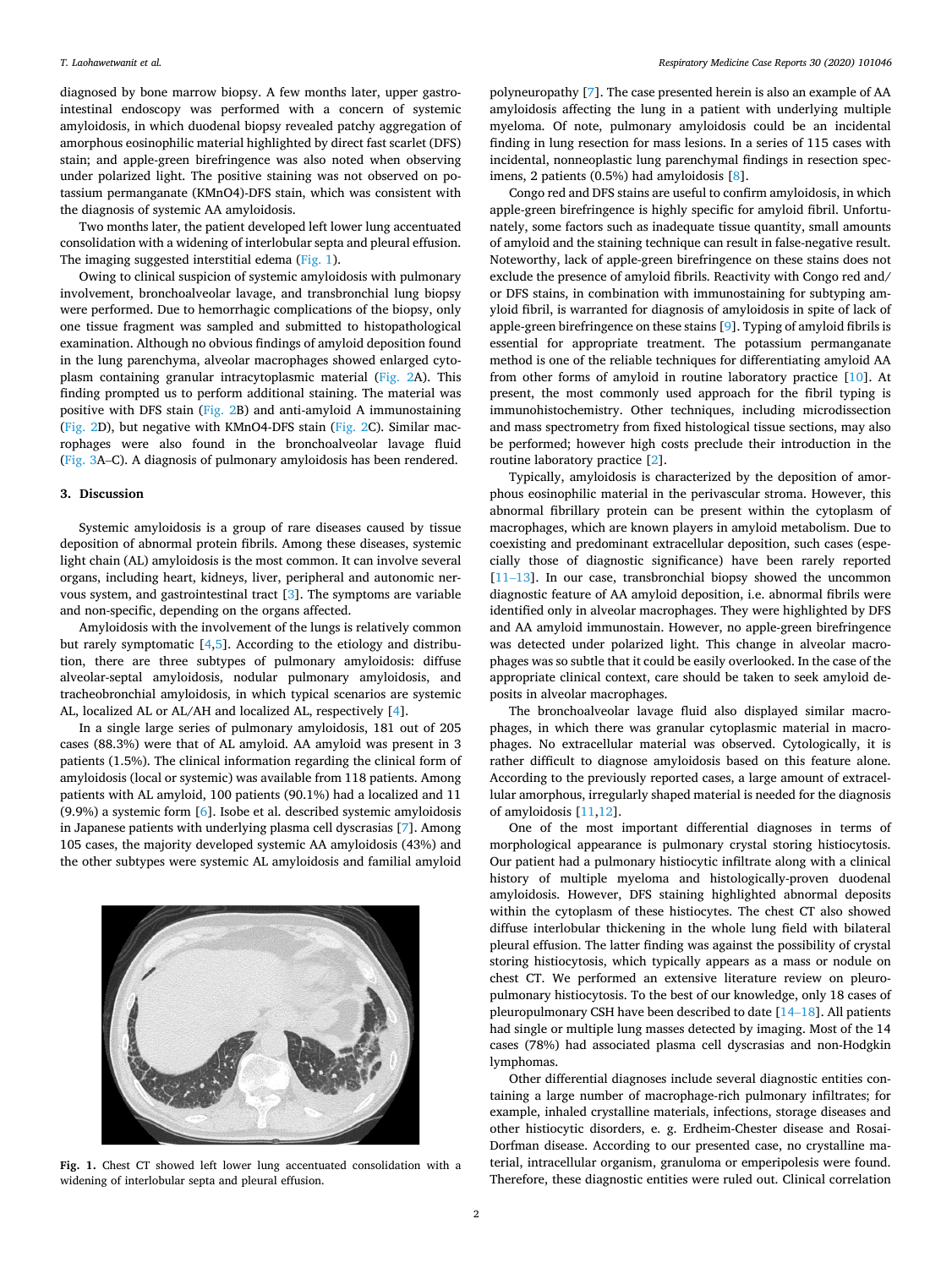<span id="page-2-0"></span>

**Fig. 2.** Transbronchial biopsy Occasional alveolar macrophages loaded with eosinophilic intracytoplasmic granular amorphous material (A). This material was highlighted by DFS stain (B), but not with DFS-KMnO4 stain (C). Reactivity with antiamyloid A immunostaining confirmed the diagnosis of systemic AA amyloidosis (D).

Hematoxylin (A), DFS (B), DFS-KMnO<sub>4</sub> (C), Amyloid A (D);  $\times$  600.



**Fig. 3.** Cytology of bronchoalveolar lavage Several macrophages containing intracytoplasmic material are observed (A). This material is highlighted by DFS stain (B) and amyloid A immunostain (C). Pap stain (A), DFS (B), Amyloid A (C);  $\times$  400.

also plays a role in distinguishing these diseases.

Since amyloidosis has variable and often nonspecific features on imaging, it is a challenging diagnosis for the radiologist. For instance, pulmonary amyloidosis may present as a diffuse reticulonodular interstitial thickening, consolidations, or parenchymal nodules [[19\]](#page-3-0). Therefore, clinical correlation and ancillary studies play an important role in diagnosing pulmonary amyloidosis.

The goal of treatment for patients with coexisting pulmonary amyloidosis and multiple myeloma is to decrease the production of amyloid protein composed of immunoglobulin light chain, in which monoclonal antibodies may benefit patients with such diseases [\[20](#page-3-0)]. Chemotherapy and autologous stem cell transplantation are also useful in a subset of patients. Typically, patients with diffuse pulmonary amyloidosis develop progressive deterioration of pulmonary function and symptoms. The prognosis is dismal, in which a median survival for untreated patients is 13 months [\[20](#page-3-0)].

### **4. Conclusion**

We described a case of a 78-year-old male with a known history of multiple myeloma presenting with systemic AA amyloidosis manifested as a diffuse interlobular thickening in the whole lung field and bilateral pleural effusion. Our case showed unusual cytohistologic features of amyloid deposition in histiocytes which can have broad differential diagnoses including crystal storing histiocytosis and other histiocyte-rich lesions. This finding is of particular significance in the small-sized specimens, such as biopsies and cytologic smears.

# **Informed consent**

Appropriate written informed consent was obtained for publication of this case report and accompanying images.